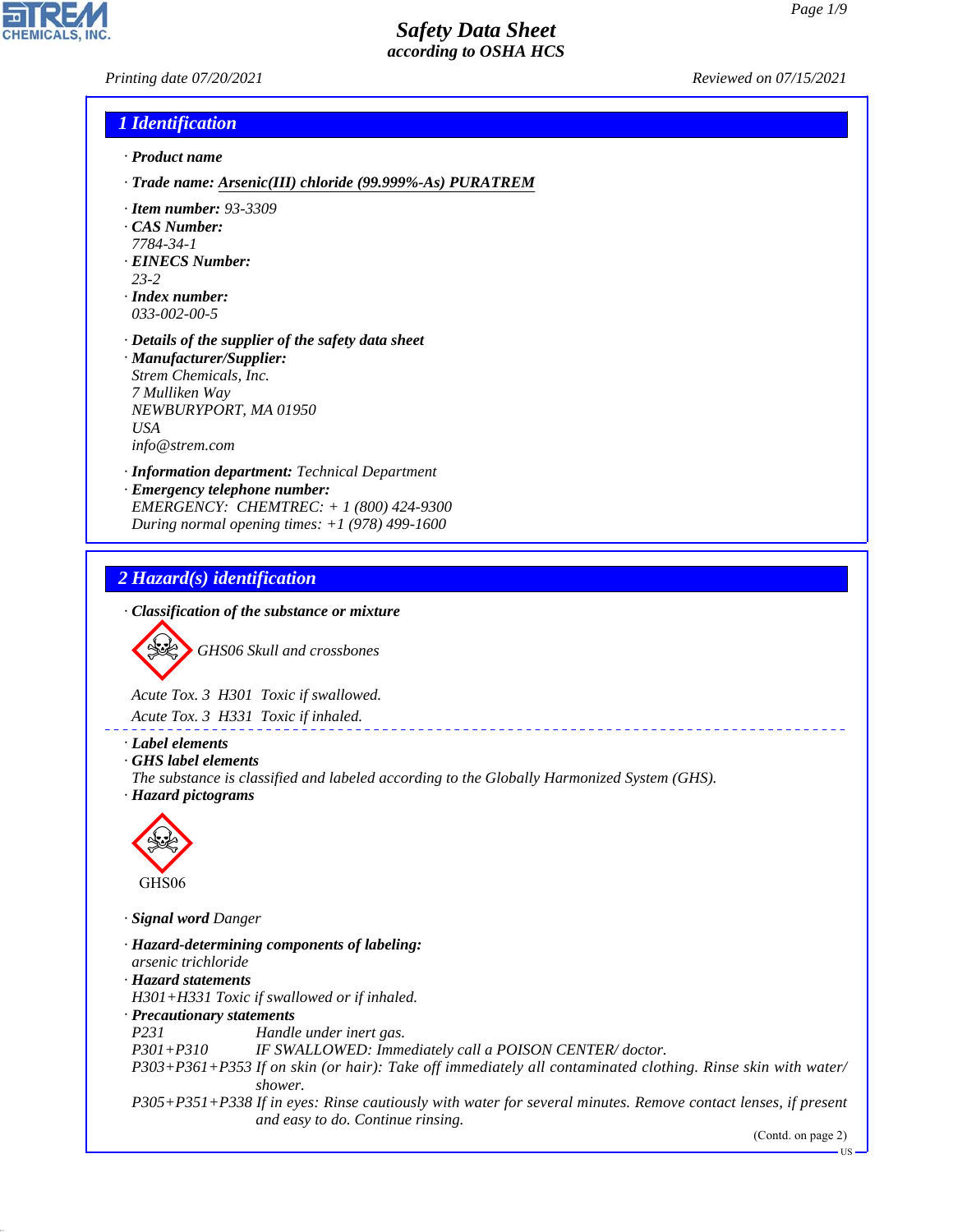*Printing date 07/20/2021 Reviewed on 07/15/2021*

*Page 2/9*





*· Other hazards*

- *· Results of PBT and vPvB assessment*
- *· PBT: Not applicable.*
- *· vPvB: Not applicable.*

# *3 Composition/information on ingredients*

- *· Chemical characterization: Substances*
- *· CAS No. Description*
- *7784-34-1 arsenic trichloride*
- *· Identification number(s)*
- *· EC number: 23-2*
- *· Index number: 033-002-00-5*

# *4 First-aid measures*

#### *· Description of first aid measures*

*· General information:*

*Immediately remove any clothing soiled by the product.*

- *Remove breathing apparatus only after contaminated clothing have been completely removed.*
- *In case of irregular breathing or respiratory arrest provide artificial respiration.*
- *· After inhalation:*

*Supply fresh air or oxygen; call for doctor.*

- *In case of unconsciousness place patient stably in side position for transportation.*
- *· After skin contact: Immediately wash with water and soap and rinse thoroughly.*
- *· After eye contact: Rinse opened eye for several minutes under running water. Then consult a doctor.*
- *· After swallowing: Do not induce vomiting; immediately call for medical help.*
- *· Information for doctor:*
- *· Most important symptoms and effects, both acute and delayed No further relevant information available.*
- *· Indication of any immediate medical attention and special treatment needed*

*No further relevant information available.*

# *5 Fire-fighting measures*

*· Extinguishing media*

44.1.1

*· Suitable extinguishing agents: Use fire fighting measures that suit the environment.*

(Contd. on page 3)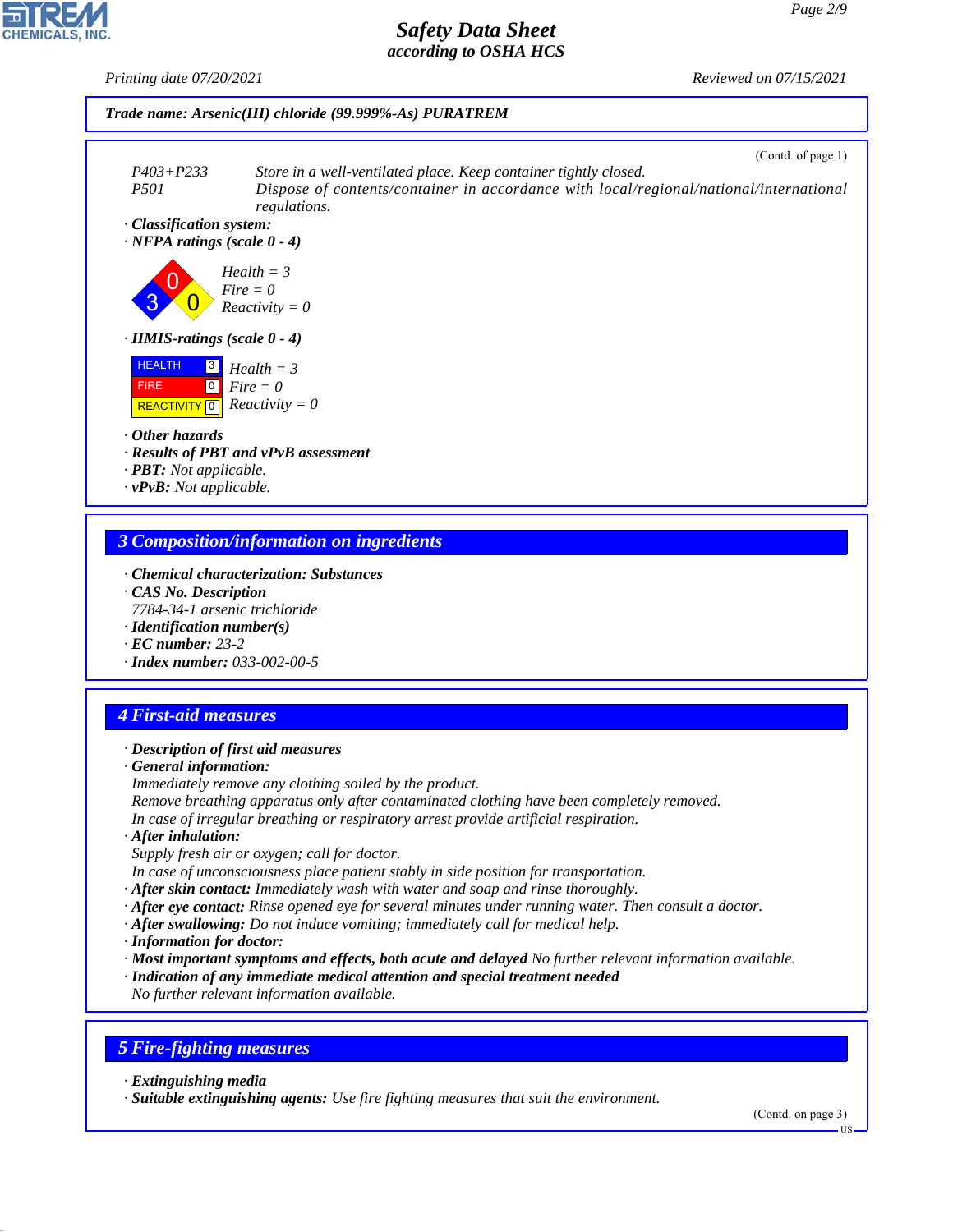*Printing date 07/20/2021 Reviewed on 07/15/2021 Trade name: Arsenic(III) chloride (99.999%-As) PURATREM* (Contd. of page 2) *· Special hazards arising from the substance or mixture No further relevant information available. · Advice for firefighters · Protective equipment: Mouth respiratory protective device. 6 Accidental release measures · Personal precautions, protective equipment and emergency procedures Not required. · Environmental precautions: Do not allow product to reach sewage system or any water course. Inform respective authorities in case of seepage into water course or sewage system. · Methods and material for containment and cleaning up: Absorb with liquid-binding material (sand, diatomite, acid binders, universal binders, sawdust). Dispose contaminated material as waste according to item 13. Ensure adequate ventilation. · Reference to other sections See Section 7 for information on safe handling. See Section 8 for information on personal protection equipment. See Section 13 for disposal information. · Protective Action Criteria for Chemicals · PAC-1: 0.91 mg/m3 · PAC-2: 10 mg/m3 · PAC-3: 240 mg/m3 7 Handling and storage · Handling: · Precautions for safe handling Ensure good ventilation/exhaustion at the workplace. Open and handle receptacle with care. Prevent formation of aerosols. · Information about protection against explosions and fires: Keep respiratory protective device available. · Conditions for safe storage, including any incompatibilities · Storage: · Requirements to be met by storerooms and receptacles: No special requirements. · Information about storage in one common storage facility: Not required. · Further information about storage conditions:*

*Keep receptacle tightly sealed.*

44.1.1

*Store in cool, dry conditions in well sealed receptacles.*

*· Specific end use(s) No further relevant information available.*

*8 Exposure controls/personal protection*

*· Additional information about design of technical systems: No further data; see item 7.*

(Contd. on page 4)

US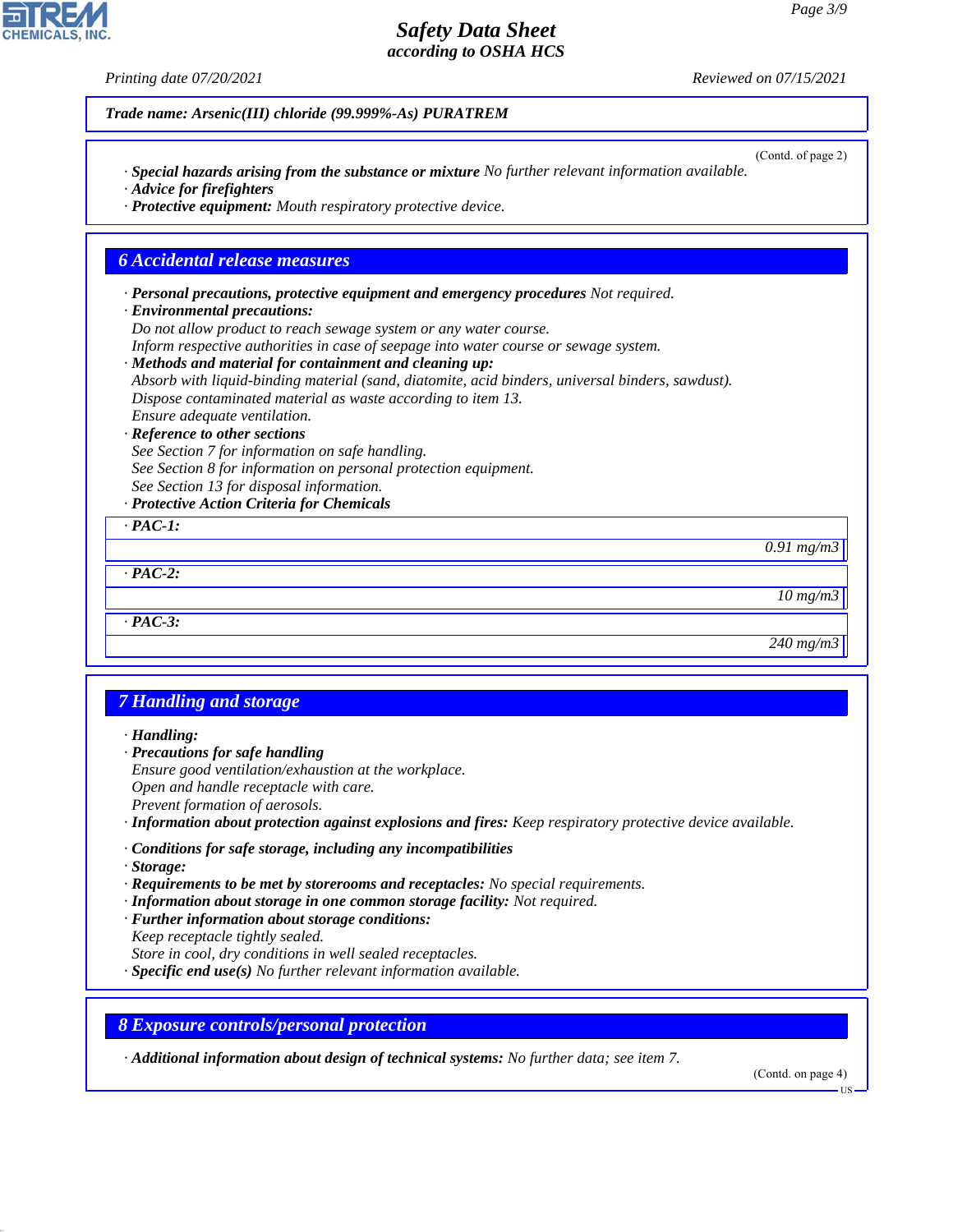CHEMICALS, INC.

*Printing date 07/20/2021 Reviewed on 07/15/2021*

# *Trade name: Arsenic(III) chloride (99.999%-As) PURATREM*

| (Contd. of page 3)                                                                                                                                                                                                                           |
|----------------------------------------------------------------------------------------------------------------------------------------------------------------------------------------------------------------------------------------------|
| Control parameters                                                                                                                                                                                                                           |
| Components with limit values that require monitoring at the workplace:                                                                                                                                                                       |
| 7784-34-1 arsenic trichloride                                                                                                                                                                                                                |
| PEL Long-term value: $0.01 \text{ mg/m}^3$<br>as As; 29CFR1910.1018                                                                                                                                                                          |
| REL Ceiling limit value: $0.002$ mg/m <sup>3</sup>                                                                                                                                                                                           |
| as As; 15min; See Pocket Guide App. A                                                                                                                                                                                                        |
| TLV Long-term value: 0.01 mg/m <sup>3</sup><br>as As; BEI                                                                                                                                                                                    |
| · Ingredients with biological limit values:                                                                                                                                                                                                  |
| 7784-34-1 arsenic trichloride                                                                                                                                                                                                                |
| BEI 35 $\mu$ g As/L                                                                                                                                                                                                                          |
| Medium: urine                                                                                                                                                                                                                                |
| Time: end of workweek                                                                                                                                                                                                                        |
| Parameter: Inorganic arsenic plus methylated metabolites                                                                                                                                                                                     |
| · Additional information: The lists that were valid during the creation were used as basis.                                                                                                                                                  |
| · Exposure controls                                                                                                                                                                                                                          |
| · Personal protective equipment:                                                                                                                                                                                                             |
| · General protective and hygienic measures:                                                                                                                                                                                                  |
| Keep away from foodstuffs, beverages and feed.                                                                                                                                                                                               |
| Immediately remove all soiled and contaminated clothing.                                                                                                                                                                                     |
| Wash hands before breaks and at the end of work.                                                                                                                                                                                             |
| Store protective clothing separately.                                                                                                                                                                                                        |
| <b>· Breathing equipment:</b> A NIOSH approved respirator in accordance with 29 CFR 1910.134.<br>· Protection of hands:                                                                                                                      |
| Protective gloves                                                                                                                                                                                                                            |
| The glove material has to be impermeable and resistant to the product/the substance/the preparation.<br>Due to missing tests no recommendation to the glove material can be given for the product/ the preparation/ the<br>chemical mixture. |
| Selection of the glove material on consideration of the penetration times, rates of diffusion and the degradation<br>· Material of gloves                                                                                                    |
| The selection of the suitable gloves does not only depend on the material, but also on further marks of quality and<br>varies from manufacturer to manufacturer.                                                                             |
| · Penetration time of glove material                                                                                                                                                                                                         |
| The exact break through time has to be found out by the manufacturer of the protective gloves and has to be<br>observed.                                                                                                                     |
| · Eye protection: Goggles recommended during refilling.                                                                                                                                                                                      |
|                                                                                                                                                                                                                                              |
| <b>9 Physical and chemical properties</b>                                                                                                                                                                                                    |
| · Information on basic physical and chemical properties<br><b>General Information</b>                                                                                                                                                        |

*· Appearance:*

44.1.1

- 
- *Form: Liquid Color: Colorless*

(Contd. on page 5) US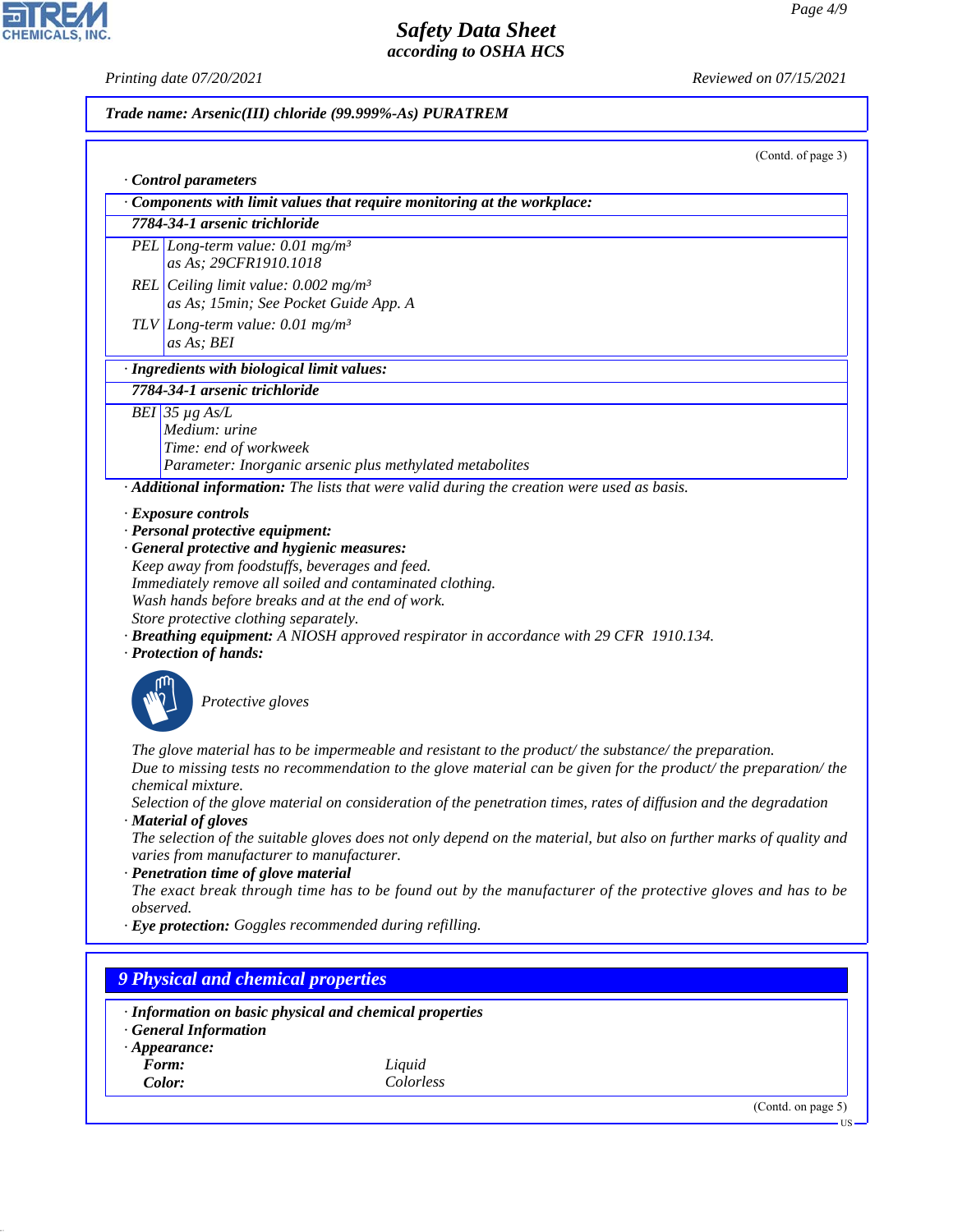**CHEMICALS, INC.** 

*Printing date 07/20/2021 Reviewed on 07/15/2021*

|  |  | Trade name: Arsenic(III) chloride (99.999%-As) PURATREM |
|--|--|---------------------------------------------------------|
|--|--|---------------------------------------------------------|

|                                                            |                                               | (Contd. of page 4) |
|------------------------------------------------------------|-----------------------------------------------|--------------------|
| $\cdot$ Odor:                                              | Pungent                                       |                    |
| · Odor threshold:                                          | Not determined.                               |                    |
| $\cdot$ pH-value:                                          | Not determined.                               |                    |
| Change in condition                                        |                                               |                    |
| Melting point/Melting range:                               | Undetermined.                                 |                    |
| <b>Boiling point/Boiling range:</b>                        | 130.2 °C (266 °F)                             |                    |
| · Flash point:                                             | Not applicable.                               |                    |
| · Flammability (solid, gaseous):                           | Not determined.                               |                    |
| · Ignition temperature:                                    |                                               |                    |
| Decomposition temperature:                                 | Not determined.                               |                    |
| $\cdot$ Auto igniting:                                     | Not determined.                               |                    |
| · Danger of explosion:                                     | Product does not present an explosion hazard. |                    |
| · Explosion limits:                                        |                                               |                    |
| Lower:                                                     | Not determined.                               |                    |
| <b>Upper:</b>                                              | Not determined.                               |                    |
| · Vapor pressure:                                          | Not determined.                               |                    |
| $\cdot$ Density at 20 $\cdot$ C (68 $\cdot$ F):            | $2.163$ g/cm <sup>3</sup> (18.05024 lbs/gal)  |                    |
| · Relative density                                         | Not determined.                               |                    |
| · Vapor density                                            | Not determined.                               |                    |
| $\cdot$ Evaporation rate                                   | Not determined.                               |                    |
| · Solubility in / Miscibility with                         |                                               |                    |
| Water:                                                     | Not miscible or difficult to mix.             |                    |
| · Partition coefficient (n-octanol/water): Not determined. |                                               |                    |
| · Viscosity:                                               |                                               |                    |
| Dynamic:                                                   | Not determined.                               |                    |
| Kinematic:                                                 | Not determined.                               |                    |
| · Solvent content:                                         |                                               |                    |
| Organic solvents:                                          | $0.0\%$                                       |                    |
| <b>VOC</b> content:                                        | 0.0 g/l / 0.00 lb/gl                          |                    |
| $·$ Other information                                      | No further relevant information available.    |                    |

# *10 Stability and reactivity*

*· Reactivity No further relevant information available.*

*· Chemical stability*

44.1.1

*· Thermal decomposition / conditions to be avoided: No decomposition if used according to specifications.*

- *· Possibility of hazardous reactions No dangerous reactions known.*
- *· Conditions to avoid No further relevant information available.*
- *· Incompatible materials: No further relevant information available.*

*· Hazardous decomposition products: No dangerous decomposition products known.*

(Contd. on page 6)

US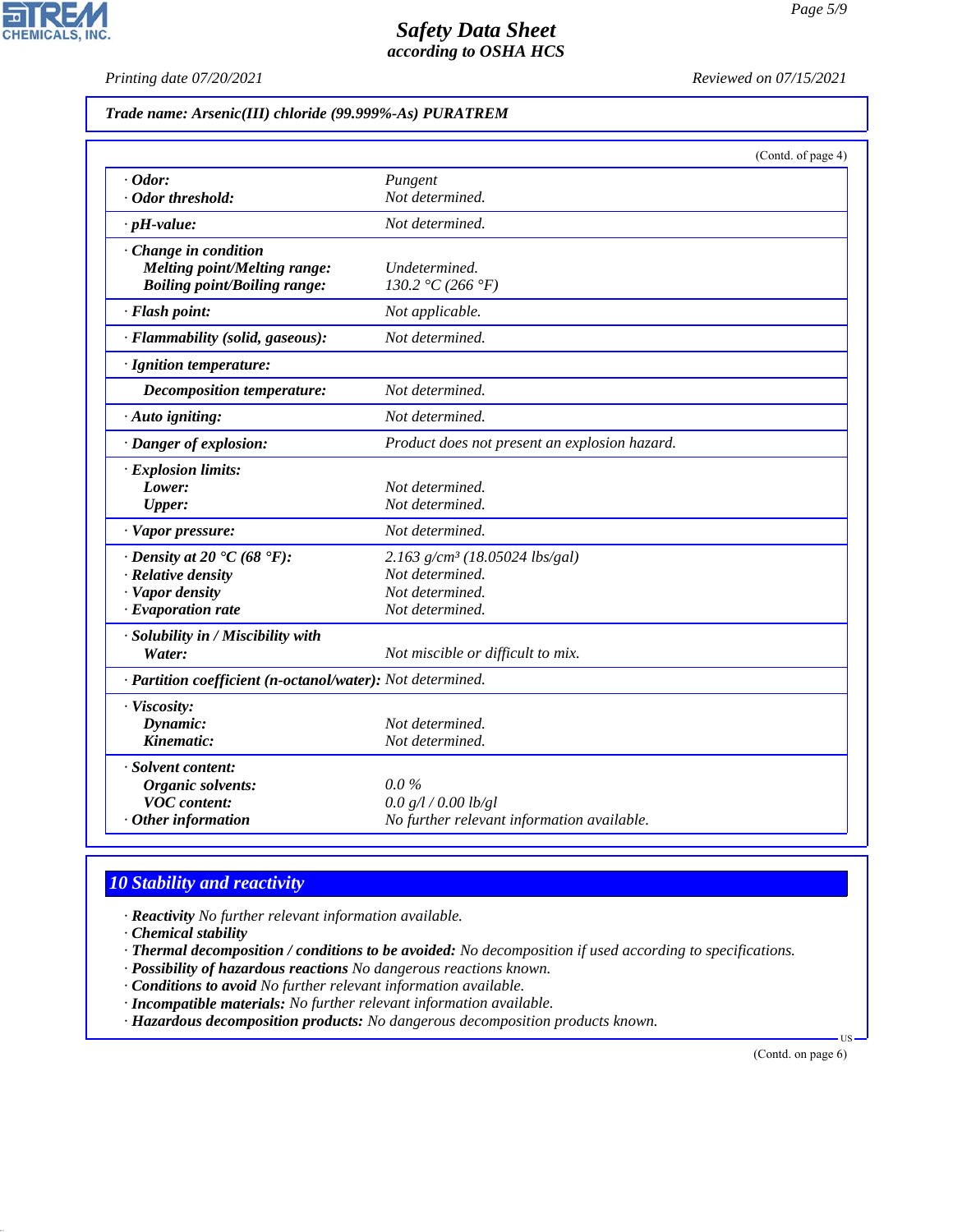**CHEMICALS, INC** 

*Printing date 07/20/2021 Reviewed on 07/15/2021*

*Trade name: Arsenic(III) chloride (99.999%-As) PURATREM*

(Contd. of page 5)

| $\cdot$ Acute toxicity: | · Information on toxicological effects                                                                                                                                             |
|-------------------------|------------------------------------------------------------------------------------------------------------------------------------------------------------------------------------|
|                         | · LD/LC50 values that are relevant for classification:                                                                                                                             |
| Oral                    | $LD50/48$ mg/kg (rabbit)                                                                                                                                                           |
|                         | Dermal $LD50 80$ mg/kg (rabbit)                                                                                                                                                    |
|                         | $\cdot$ on the skin: No irritant effect.<br>$\cdot$ on the eye: No irritating effect.<br>· Sensitization: No sensitizing effects known.<br>· Additional toxicological information: |
|                         |                                                                                                                                                                                    |
|                         | Carcinogenic categories                                                                                                                                                            |
|                         | · IARC (International Agency for Research on Cancer)                                                                                                                               |

*· OSHA-Ca (Occupational Safety & Health Administration)*

*Substance is listed.*

### *12 Ecological information*

- *· Toxicity*
- *· Aquatic toxicity: No further relevant information available.*
- *· Persistence and degradability No further relevant information available.*
- *· Behavior in environmental systems:*
- *· Bioaccumulative potential No further relevant information available.*
- *· Mobility in soil No further relevant information available.*
- *· Additional ecological information:*
- *· General notes: Not known to be hazardous to water.*
- *· Results of PBT and vPvB assessment*
- *· PBT: Not applicable.*
- *· vPvB: Not applicable.*
- *· Other adverse effects No further relevant information available.*

# *13 Disposal considerations*

- *· Waste treatment methods*
- *· Recommendation:*

44.1.1

*Must not be disposed of together with household garbage. Do not allow product to reach sewage system.*

- *· Uncleaned packagings:*
- *· Recommendation: Disposal must be made according to official regulations.*

(Contd. on page 7)

US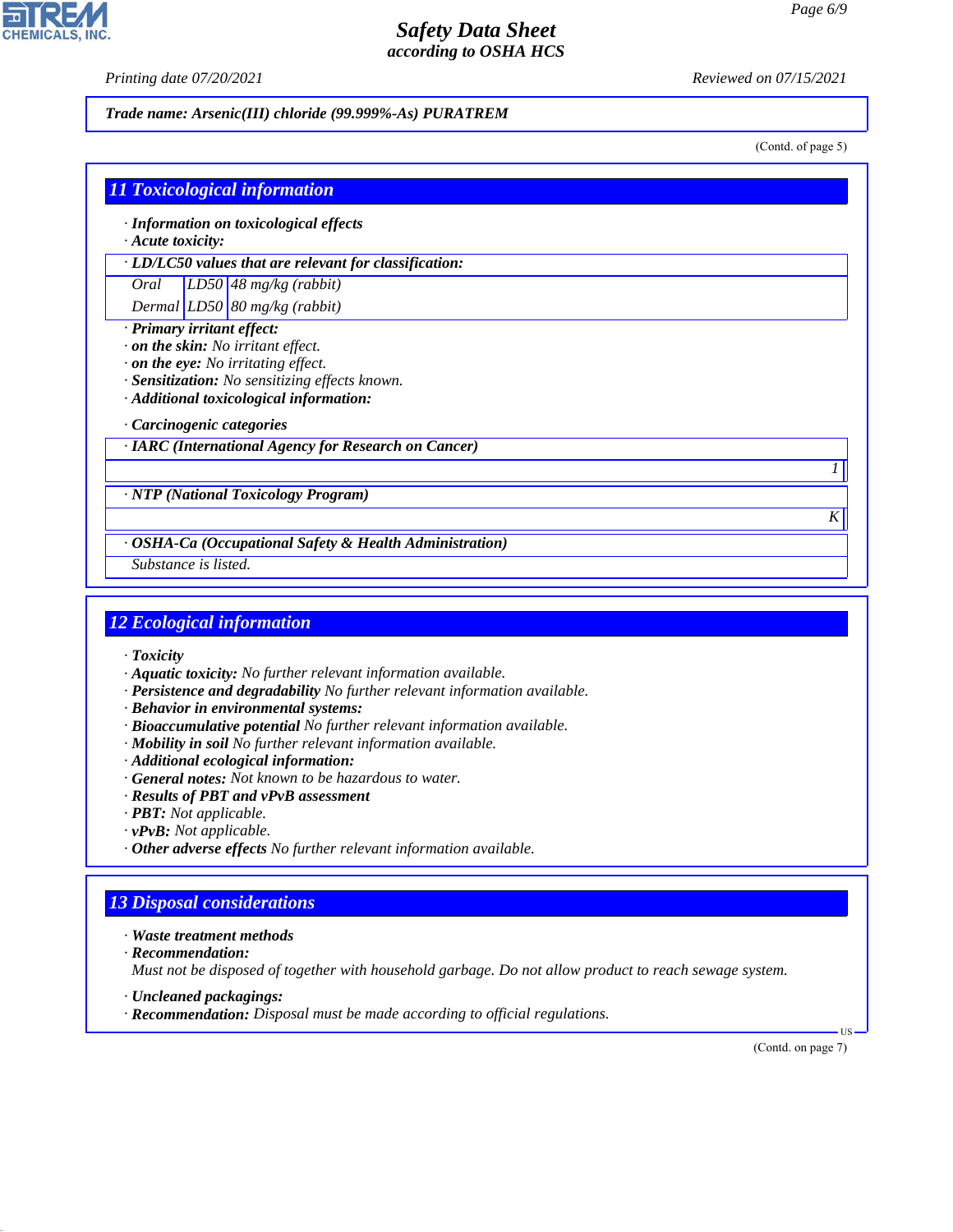44.1.1

# *Safety Data Sheet according to OSHA HCS*

*Printing date 07/20/2021 Reviewed on 07/15/2021*

*Trade name: Arsenic(III) chloride (99.999%-As) PURATREM*

(Contd. of page 6)

| <b>14 Transport information</b>                                                     |                                                      |  |
|-------------------------------------------------------------------------------------|------------------------------------------------------|--|
| · UN-Number                                                                         |                                                      |  |
| · DOT, IMDG, IATA                                                                   | <i>UN1560</i>                                        |  |
| · UN proper shipping name                                                           |                                                      |  |
| $\cdot$ DOT                                                                         | Arsenic trichloride                                  |  |
| · IMDG, IATA                                                                        | <b>ARSENIC TRICHLORIDE</b>                           |  |
| · Transport hazard class(es)                                                        |                                                      |  |
| $\cdot$ DOT                                                                         |                                                      |  |
| ⋟€<br>TOXIC                                                                         |                                                      |  |
| · Class                                                                             | 6.1 Toxic substances                                 |  |
| $\cdot$ <i>Label</i>                                                                | 6.1                                                  |  |
|                                                                                     |                                                      |  |
| · IMDG, IATA                                                                        |                                                      |  |
| ≤₹                                                                                  |                                                      |  |
| · Class                                                                             | 6.1 Toxic substances                                 |  |
| · Label                                                                             | 6.1                                                  |  |
| · Packing group<br>· DOT, IMDG, IATA                                                | I                                                    |  |
| · Environmental hazards:                                                            |                                                      |  |
| · Marine pollutant:                                                                 | N <sub>O</sub>                                       |  |
|                                                                                     |                                                      |  |
| · Special precautions for user<br>· Danger code (Kemler):                           | Not applicable.<br>66                                |  |
| · EMS Number:                                                                       | $F-A, S-A$                                           |  |
| · Stowage Category                                                                  | $\boldsymbol{B}$                                     |  |
| · Stowage Code                                                                      | SW2 Clear of living quarters.                        |  |
| · Transport in bulk according to Annex II of<br><b>MARPOL73/78 and the IBC Code</b> | Not applicable.                                      |  |
|                                                                                     |                                                      |  |
| · Transport/Additional information:                                                 |                                                      |  |
| $\cdot$ DOT                                                                         |                                                      |  |
| · Quantity limitations                                                              | On passenger aircraft/rail: Forbidden                |  |
| · Hazardous substance:                                                              | On cargo aircraft only: Forbidden<br>1 lbs, 0.454 kg |  |
|                                                                                     |                                                      |  |
| $\cdot$ IMDG                                                                        |                                                      |  |
| $\cdot$ Limited quantities (LQ)                                                     | $\theta$                                             |  |
| $\cdot$ Excepted quantities (EQ)                                                    | Code: E5                                             |  |
|                                                                                     | Maximum net quantity per inner packaging: 1 ml       |  |
|                                                                                     | Maximum net quantity per outer packaging: 300 ml     |  |
| · UN "Model Regulation":                                                            | UN 1560 ARSENIC TRICHLORIDE, 6.1, I                  |  |

(Contd. on page 8)

US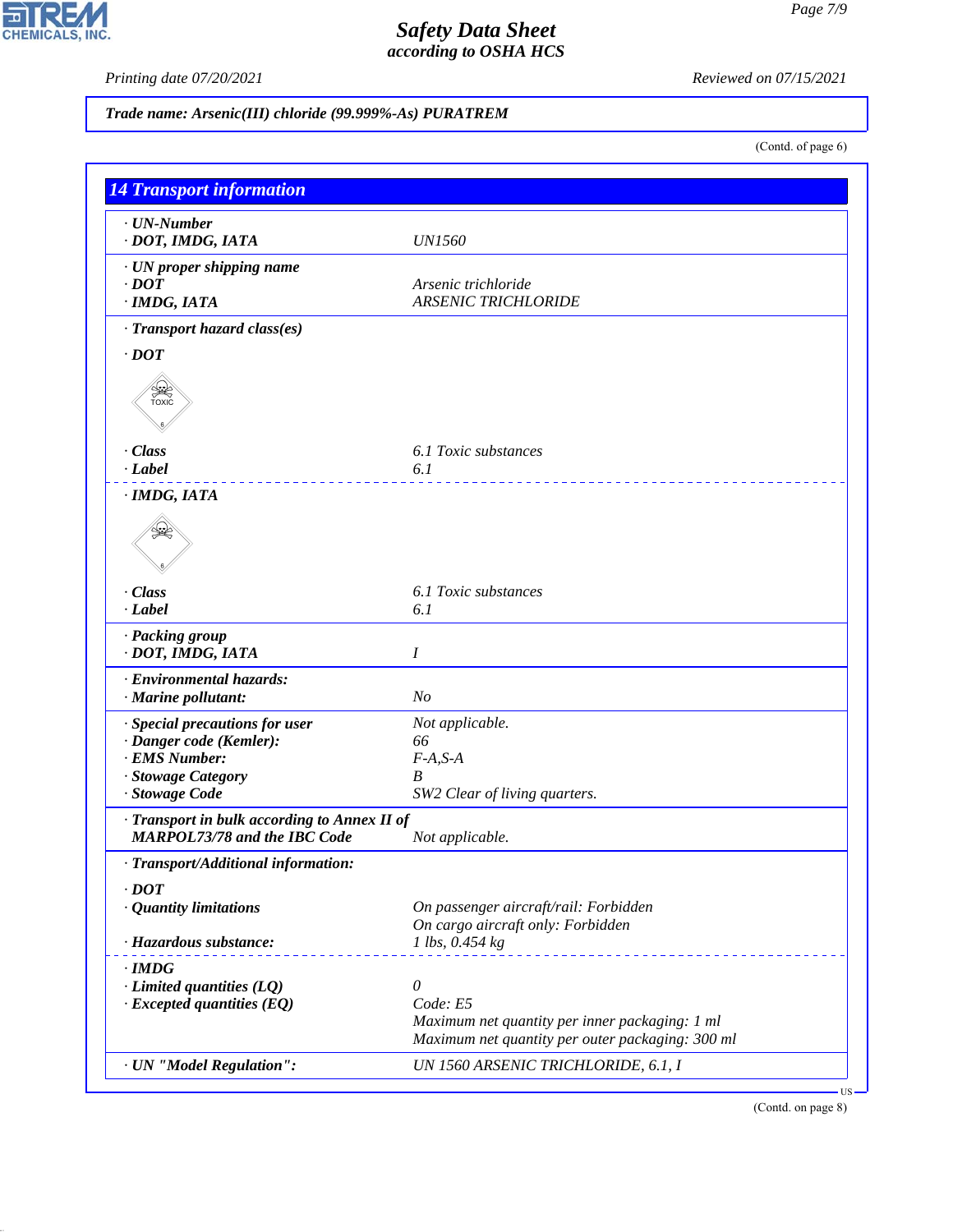**CHEMICALS.** 

*Printing date 07/20/2021 Reviewed on 07/15/2021*

*Trade name: Arsenic(III) chloride (99.999%-As) PURATREM*

(Contd. of page 7)

#### *15 Regulatory information*

*· Safety, health and environmental regulations/legislation specific for the substance or mixture · Sara*

*· Section 355 (extremely hazardous substances):*

*Substance is listed.*

*· Section 313 (Specific toxic chemical listings):*

*Substance is listed.*

*· TSCA (Toxic Substances Control Act):*

*Substance is listed.*

*· Proposition 65*

*· Chemicals known to cause cancer:*

*Substance is listed.*

*· Chemicals known to cause reproductive toxicity for females:*

*Substance is not listed.*

*· Chemicals known to cause reproductive toxicity for males:*

*Substance is not listed.*

*· Chemicals known to cause developmental toxicity:*

*Substance is not listed.*

*· Carcinogenic categories*

*· EPA (Environmental Protection Agency)*

*· TLV (Threshold Limit Value established by ACGIH)*

*· NIOSH-Ca (National Institute for Occupational Safety and Health)*

*Substance is listed.*

*· GHS label elements*

*The substance is classified and labeled according to the Globally Harmonized System (GHS). · Hazard pictograms*



44.1.1

*· Signal word Danger*

*· Hazard-determining components of labeling: arsenic trichloride · Hazard statements H301+H331 Toxic if swallowed or if inhaled. · Precautionary statements P231 Handle under inert gas. P301+P310 IF SWALLOWED: Immediately call a POISON CENTER/ doctor. P303+P361+P353 If on skin (or hair): Take off immediately all contaminated clothing. Rinse skin with water/ shower. P305+P351+P338 If in eyes: Rinse cautiously with water for several minutes. Remove contact lenses, if present and easy to do. Continue rinsing.*

(Contd. on page 9)

*A* 

*A1*